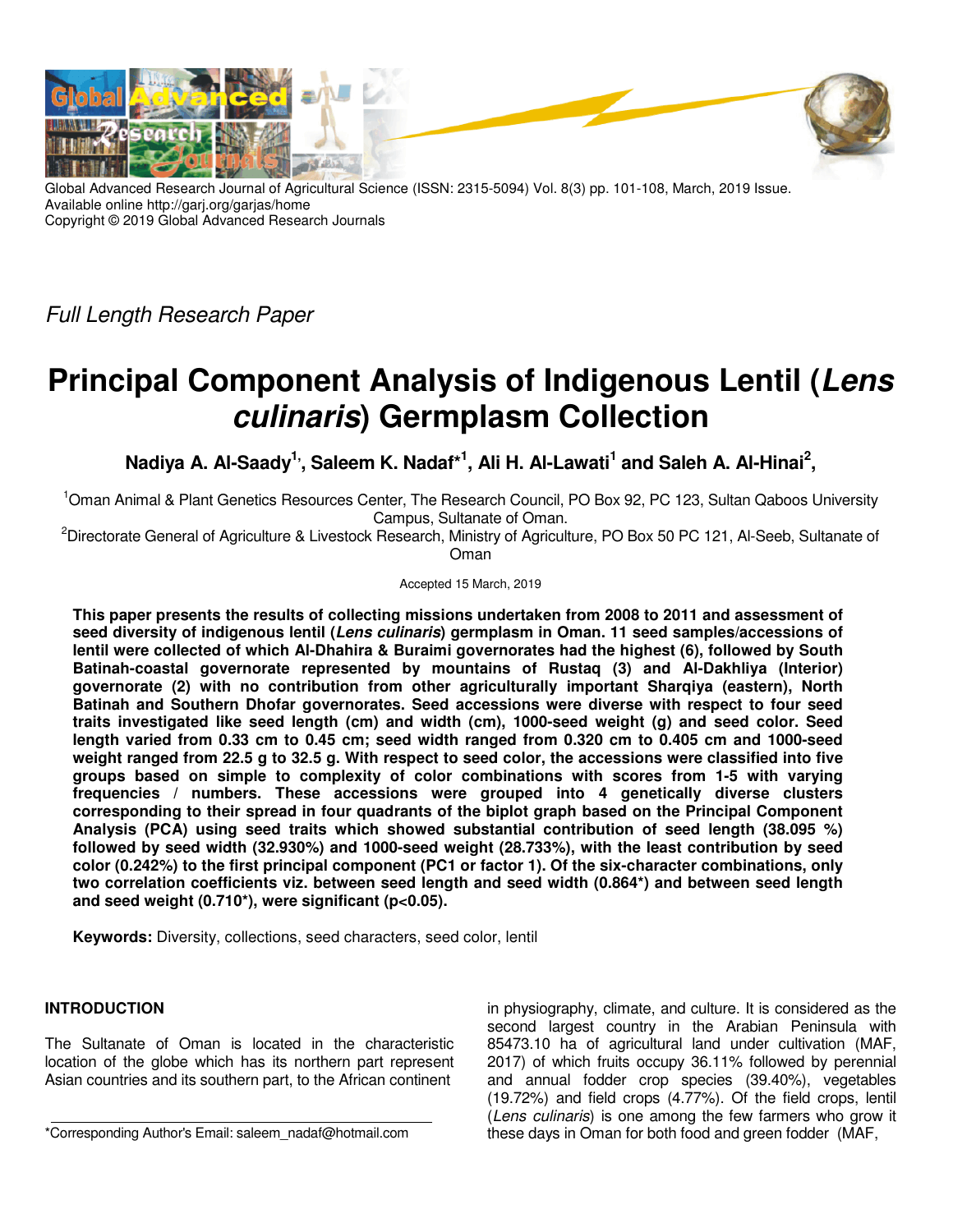2005). Lentil (Lens culinaris) is a self-pollinated crop and member of Fabaceae family with low percentage of natural outcrossing. The domestication of lentil occurred, along with that of emmer and einkorn wheats, barley, pea, chickpea, bitter vetch and flax, during the Neolithic Agricultural Revolution in the Eastern Mediterranean around the 8th and 7th millennia BC (Zohary and Hopf, 1973). Later, lentil spread rapidly to the Nile Valley, Europe and Central Asia. Lentil was introduced to South America via Chile by Spanish traders after 1500 AD (Solh and Erskine, 1984). It is under cultivation in Mexico, Canada, the USA, New Zealand and Australia, only recently. Lentil occupies fourth rank in pulses followed by bean (Phaseolus vulgaris), pea (Pisum sativum) and chickpea (Cicer arietinum) in the world (FAO 2016). Lentil is used for human consumption as food and green or dry fodder for livestock as it is rich in protein, carbohydrates, multivitamins, antioxidant, fibre etc. Being leguminous, it helps in improving fertility of cultivated land.

Important yield related quantitative characters are often useful to breeder in selection during crop improvement where genetic variability of quantitative traits of economic importance is exploited with the information on correlation between yield and its contributing characters as a guideline for better selection of quantitative traits (Hamdi et al., 1991; Younis et al., 2008).

In lentil, seed size is considered as an important trait as it directly influences productivity (Turk et al., 2004; Ghassemi-Golezoni et al., 2014; Gaad et al., 2018) as larger seed cultivars had higher seed yield owing larger plants with increased expressions of yield and yield related components. There are varying reports of the seed sizes in lentil in terms of test weight per 1000 seeds in the range of 30 - 73g (Turk et al., 2004; Ghassemi-Golezoni et al., 2014; Gaad et al., 2018; Noor et al., 2017) on one hand and in the range 8.5 to 55.8 g on the other (Alam et al., 2011; Ahamed *et al.*, 2014; Singh *et al.*, 2017; Mehra et al., 2018). In this respect, the consumer market in general shows preference for a seed from medium to large (30 to 60 g/1000-seed weight).

Genetic diversity in the crop species has foremost significance in improvement and development of effective conservation strategies (Hodgkin, 1997; Gaad et al., 2018). The available information of genetic diversity concerning the indigenous germplasm is very useful in the efficient use of genetic variations in breeding programs through appropriate selection of parents for crossing. There are several studies undertaken on genetic diversity of lentil populations only recently using morphological traits (Toklu et al., 2009; Singh et al., 2017) or using both morphological and yield characters, and molecular markers (Erdogan, 2015).

In Oman, large number of indigenous ecotypes of field crops including that of lentil are grown mainly for food and fodder across the country due to diverse agro-climatic conditions. However, due to changing land use patterns

and the gradual shift in cultivation of high-yielding commercial crops, the indigenous germplasm of several field crops including lentil is slowly getting extinct. Several collecting missions were carried out in Oman either independently or jointly with national and international organizations to collect and conserve germplasm of the most crops grown in the country (AlSaady et al., 2014 and 2018a, 2018b). A series of joint collection missions between the Sultan Qaboos University and the Ministry of Agriculture & Fisheries of Oman were undertaken from the sites across all the governorates of Oman between 2008 and 2011 with an objective to conserve indigenous legume germplasm available in Oman. This paper presents the results of collecting missions of indigenous germplasm of lentil and its diversity in respect of four seed traits of marketing significance.

# **MATERIALS AND METHODS**

Seven exploration trips were undertaken from April 2008 to March 2011 across all the Governorates of Oman involving the staff of Agriculture Development Centers of the Ministry of Agriculture and Fisheries according to the standard method (IPGRI, 1995; Hay and Probert, 2011; AlSaady et al., 2014) for the collection of seed samples of indigenous germplasm of alfalfa and food legumes like chickpea, faba bean, cowpea, lentil, field pea, mung bean and pigeon pea, and the medicinal legume fenugreek. The seed samples were collected from individual farmers, farmers-fields and stores, and Agriculture Development Centers along with the information on the crop passport data and site descriptions including GPS data, electrical conductivity and pH of soil and water samples. In case of lentil, the sites covered during the trips were from noncoastal areas with the altitude ranging from 476 m to 1680 m. In all, 156 collecting sites were visited. 11 Indigenous lentil accessions were collected from 11 sites (Table 1). Seed traits such as seed length and width (cm) and test weight (1000 seeds) were measured, and seed color was determined on visual basis according to Dijkstra and van Soest (1986). The principal component analysis (PCA) was carried out with the extraction of the components using correlated matrix from the crop collection data on quantitative seed traits using XLSTAT software (XLSTAT, 2017).

# **RESULTS**

During collecting missions of land races of legume crops, only 11 seed samples / accessions of lentil were collected of which Al-Dhahira & Buraimi governorates had the highest (6), followed by South Batinah-coastal governorate represented by mountains of Rustaq (3) and Al-Dakhliya (Interior) governorate (2) with no contribution from other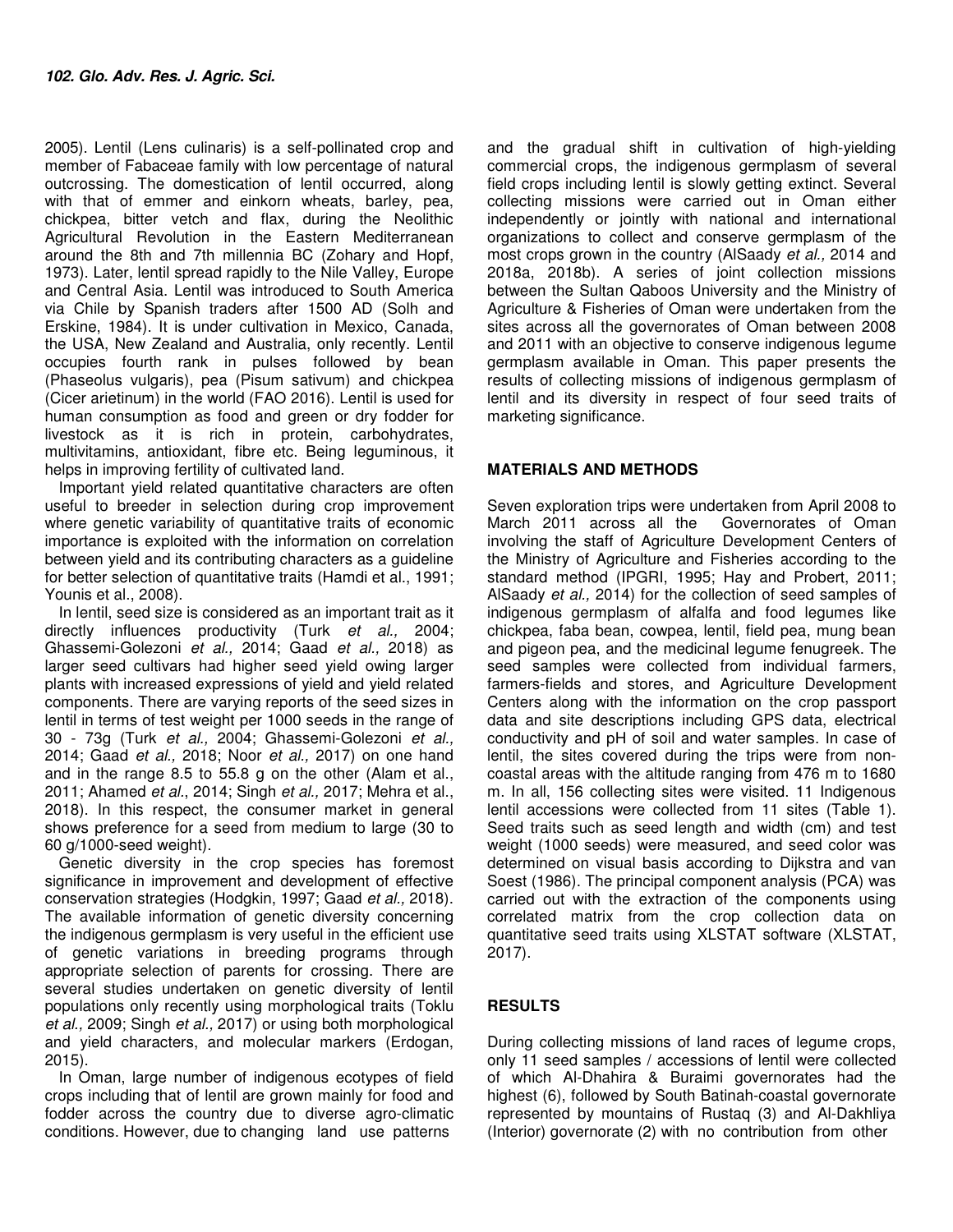| SI. No.        | <b>Site</b><br><b>No</b> | Collection<br>No. | Governorate          | Wilayat      | Village/<br>Location             | Latitude               | Longitude           | <b>Altitude</b><br>m | Soil<br>texture       | Soil<br>hardness | <b>Drainage</b> | pH             | EC<br>$d$ Sm $^{-1}$ | Color          | Land form |
|----------------|--------------------------|-------------------|----------------------|--------------|----------------------------------|------------------------|---------------------|----------------------|-----------------------|------------------|-----------------|----------------|----------------------|----------------|-----------|
|                | 22                       | <b>MOA 62</b>     | Interior             | Al Hamra     | Jabel Shams                      | $23^0$ 15.52'          | $57^{\circ}$ 00.57' | 1680                 | Sand<br>clay<br>loam  | Loose            | Free            |                | 2.0                  | Light<br>brown | Mountain  |
| $\overline{2}$ | 25                       | <b>MOA 76</b>     | Dhahira              | Ibri         | <b>Bilad</b><br>$Al-$<br>Shahoom | 23 <sup>0</sup> 22.96' | $57^0$ 09.95'       | 884                  | Sandy<br>clay<br>loam | Friable          | Imperfect       | 8              | 2.1                  | Brown          | Foothill  |
| 3              | 28                       | <b>MOA 83</b>     | <b>Dhahira</b>       | Ibri         | $Al-$<br><b>Bilad</b><br>Shahoom | 23° 22.96'             | $57^0$ 00.57'       | 947                  | Sandy<br>clay<br>loam | Firm             | Imperfect       | $\overline{ }$ | 1.3                  | Light<br>brown | Plain     |
| $\overline{4}$ | 29                       | <b>MOA 92</b>     | <b>Dhahira</b>       | Ibri         | Bat                              | 23 <sup>0</sup> 15.22' | $56^{\circ}$ 45.23' | 508                  | Sandy clay<br>loam    | Firm             | Imperfect       |                | 1.8                  | Brown          | Plain     |
| 5              | 32                       | <b>MOA 103</b>    | Interior             | <b>Bahla</b> | Sint                             | 23 <sup>0</sup> 07.96' | $57^{\circ}$ 04.64' | 952                  | Sandy loam            | Loose            | Free            | 9.5            | 0.4                  | Dark<br>brown  | Foothill  |
| 6              | 35                       | <b>MOA 115</b>    | <b>Dhahira</b>       | Yangul       | <b>Dhahar Faris</b>              | 23 <sup>0</sup> 38.72' | $56^{\circ}$ 38.44' | 480                  | Sandy loam            | Loose            | Imperfect       | 8              | 2.1                  | Brown          | Mountain  |
| $\overline{7}$ | 36                       | <b>MOA 116</b>    | <b>Dhahira</b>       | Yangul       | $Al-$<br>Bouwerdah               | 23 <sup>0</sup> 38.72' | $56^{\circ}38.33'$  | 480                  | Sandy loam            | Loose            | Imperfect       | 8              | 2.3                  | Brown          | Mountain  |
| 8              | 37                       | <b>MOA 120</b>    | <b>Dhahira</b>       | Yangul       | $Al-$<br>Bouwerdah               | $23^0$ 38.06'          | $56^{\circ}$ 29.76' | 586                  | Sandy loam            | Friable          | Imperfect       | 9              | 2.3                  | Brown          | Plain     |
| 9              | 56                       | <b>MOA 162</b>    | <b>Batinah South</b> | Rustaq       | Atayeeb                          | 23 <sup>0</sup> 25.40  | $57^0$ 09.78'       | 557                  | Sandy loam            | Loose            | Imperfect       | 4.1            | 9                    | Dark<br>brown  | Mountain  |
| 10             | 57                       | <b>MOA 171</b>    | <b>Batinah South</b> | Rustag       | Almahdooth                       | 23 <sup>0</sup> 30.52' | $57^{\circ}$ 11.42' | 482                  | Sandy loam            | Friable          | Imperfect       | 3.1            | 9                    | Brown          | Mountain  |
| 11             | 58                       | <b>MOA 174</b>    | <b>Batinah South</b> | Rustag       | Almahdooth                       | 23 <sup>0</sup> 30.57' | $57^0$ 11.36'       | 476                  | Sandy loam            | Friable          | Imperfect       | 2.1            | 9                    | Brown          | Mountain  |

**Table 1. Important characteristics of sites from where 11 lentil (Lens culinaris L.) samples were collected in Oman** 

agriculturally important Sharqiya (eastern), North Batinah and Southern Dhofar governorates. (Table 1). The collection sites varied in their characteristics and altitude. Altitude ranged from 476 m at site No.58 of Al Mahdooth, wilayat Rustaq to 1980 m at site No. 22 of Jabel Shams, wilayat Al Hamra of Interior (Al-Dakhiliya) governorate (Table 1). Soil characteristics were also varied. Sites ranged in soil texture from sandy loam to sandy clay loam. Soils were firm or loose or friable. With respect to drainage, soils were either imperfect or free. Soil pH ranged from 2.1 (Site No. 58 of Al Mahdooth of wilayat

Rustaq) to 9.5 (Site No. 32, Sint, wilayat Bahla, Interior or Al-Dakhiliya governorate).

Soil EC varied from  $0.4$  dSm<sup>-1</sup> (Site No.32, Sint, wilayat Bahla, Interior or Al-Dakhiliya governorate) to 9 dSm $^{-1}$  (Sites No. 56 of Atayeeb and Nos. 57 & 58 of Al-Mahdoot, wilayat Rustaq, Batinah South governorate). Soil color ranged from light brown to dark brown (Table 1).

### **Variability in seed characters:**

The indigenous lentil accessions, collected, had large variation with respect to all the seed characters studied, i.e. seed length (cm) and width (cm), 1000-seed weight (g) and seed color (Table 2). Seed length varied from 0.330 cm (Collection No. 76 of Bilad Al-Shahoom, Ibri, Dhahirah) to 0.45 cm (Collection No. 83 of Bilad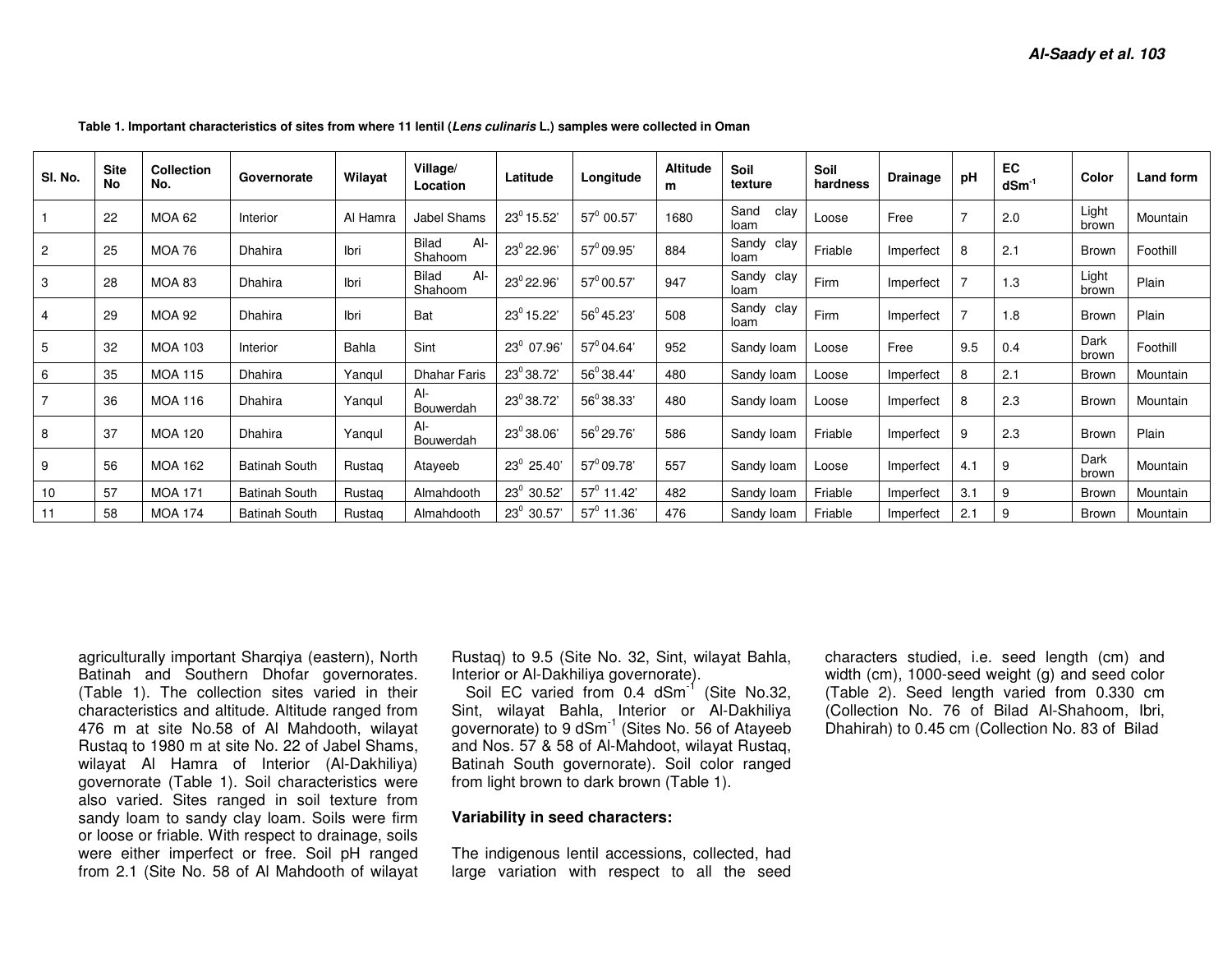| SI.No.                 | Collection No.                | Length (cm) | Width (cm) | 1000-seed weight $(g)$ | Seed Color Pattern                         | Seed Color<br>(Score) |  |  |
|------------------------|-------------------------------|-------------|------------|------------------------|--------------------------------------------|-----------------------|--|--|
| 1                      | MOA62                         | 0.395       | 0.38       | 22.9                   | Green, tan, pink, brown, blood red         | 8                     |  |  |
| $\overline{c}$         | MOA76                         | 0.33        | 0.32       | 22.5                   | Tan, green, mottled                        |                       |  |  |
| $\sqrt{3}$             | MOA83                         | 0.45        | 0.4        | 32.5                   | Green, tan, brown, mottled                 | 3                     |  |  |
| $\overline{4}$         | MOA92                         | 0.4         | 0.35       | 29.7                   | Green, tan, light brown, mottled           | 5                     |  |  |
| 5                      | <b>MOA103</b>                 | 0.39        | 0.37       | 29.1                   | Green, tan, brown, mottled                 | 3                     |  |  |
| 6                      | <b>MOA115</b>                 | 0.405       | 0.385      | 23.1                   | Green, tan, pink, brown, blackish, mottled | 9                     |  |  |
| $\overline{7}$         | MOA116                        | 0.395       | 0.365      | 24.9                   | Green, tan, light brown, pinkish, mottled  | 7                     |  |  |
| 8                      | <b>MOA120</b>                 | 0.4         | 0.4        | 26.1                   | Tan, green, mottled                        |                       |  |  |
| 9                      | <b>MOA162</b>                 | 0.42        | 0.4        | 32.2                   | Green, tan, pink, mottled                  | $\mathbf{2}$          |  |  |
| 10                     | <b>MOA171</b>                 | 0.42        | 0.39       | 27.6                   | Green, tan, pink, brown, mottled           | 6                     |  |  |
| 11                     | <b>MOA174</b>                 | 0.43        | 0.405      | 32.3                   | Green, tan, pink, brown                    | 4                     |  |  |
|                        | <b>Statistical Parameters</b> |             |            |                        |                                            |                       |  |  |
| Minimum                |                               | 0.330       | 0.320      | 22.5                   | $\overline{\phantom{a}}$                   | 1.0                   |  |  |
| Maximum                |                               | 0.450       | 0.405      | 32.5                   |                                            | 9.0                   |  |  |
| Mean                   |                               | 0.403       | 0.379      | 27.5                   |                                            | 4.4                   |  |  |
| Std. Deviation $(\pm)$ |                               | 0.030       | 0.026      | 3.9                    |                                            | 2.8                   |  |  |

**Table 2.** Variation among seed characters of 11 indigenous lentil genotypes/accessions of Oman

Al-Shahoom, Ibri, Dhahirah); seed width ranged from 0.320 cm (Collection No. 76 of Bilad Al-Shahoom, Ibri, Dhahirah) to 0.405 cm (Collection No. 174 of Al-Mahdooth Hajer Bani Omer, Rustaq, Batinah South); 1000-seed weight ranged from 22.5 g (Collection No. 76 of Bilad Al-Shahoom, Ibri, Dhahirah) to 32.5 g (Collection No. 83 of Bilad Al-Shahoom, Ibri, Dhahirah). With respect to seed color, two seed accessions—Collection No. 76 of Bilad Al-Shahoom, Ibri, Dhahirah and Collection No. 120 of Al-Bouwerdah, Yanqul, Dhahirah—were homogenous (pure) with tan, green, mottled seeds which received score 1; the rest (9) were heterogeneous (mixture) with seeds of various colors ranging from green, tan, light brown, brown, pink, mottled. The critical analysis of seed colors of these samples indicated the presence of 8 groups of which one group had two seed accessions viz. collection Nos. 83 and 103 with green, tan, brown, mottled color having score of 3 and the remaining seven seed accessions—Collections Nos. 62 (score 8), 92 (score 5), 115 (score 9), 116 (score 7), 162 (score 2), 171 (score 6) and 174 (score 4)— formed groups of their own due to a unique combination of seed colors (Table 2).

### **Principal Component Analysis:**

The Principal Component Analysis (PCA) was performed

to understand which combination of four seed characters of the indigenous germplasm of Oman could contribute to attain high quality in lentil in terms of their commercial value. The PCA has potential in transforming the data of related characters into a smaller number of variables as principal components (PCs) towards simplification of the complex data. The scree plot of the PCA (Figure 1) indicated that the first two eigenvalues that correspond to PC1 (factor 1) and PC2 (factor 2) had major proportion of the variance in the dataset which is also depicted in Table 2.

The first two PCAs extracted from the complicated components accounted to 90.943 % with PC 1 having eigenvalue of 2.406 and PC 2, just 1.232 (Table 3). The first PC or factor accounts for maximum variability in the data in comparison with succeeding components or factors. The PCA grouped the estimated lentil variables into three main components of which PC 1 or factor 1 accounted for about 60.146% of the variation; PC 2 or factor 2 for 30.797% and PCA 3 or factor 3 for only 8.207%. The PC4 or factor 4 accounted for the least percent of variation (0.850%) (Table 3).

The PC1 was positively influenced by seed length with the value measuring 0.957 and seed width with 0.890 whereas the second PC was greatly and positively influenced by seed color (0.971). However, third PC was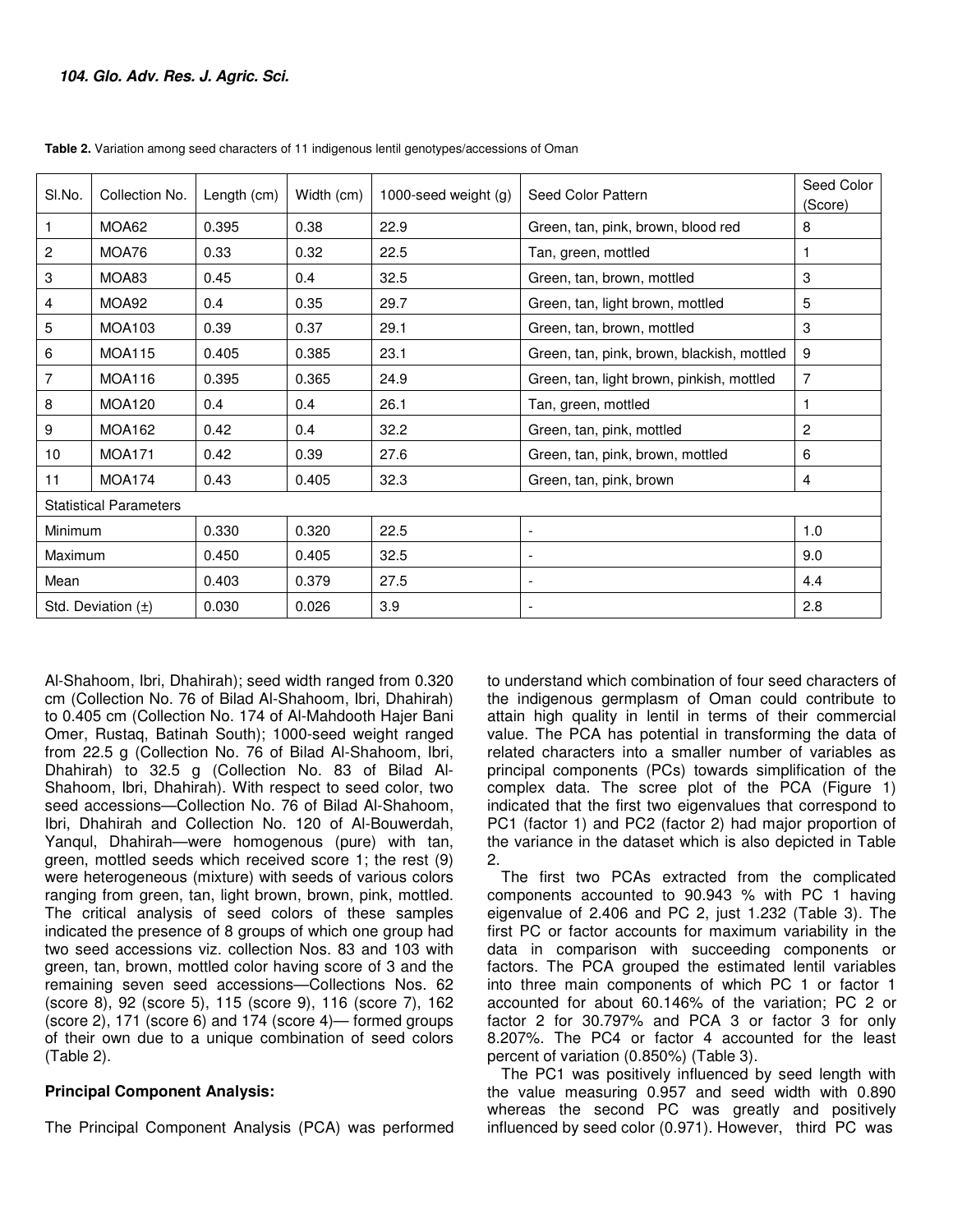

Figure 1. Scree plot showing eigen values in response to four principal components, PCs or Factors (F1 to F4) for four seed variables/ characters in indigenous lentil accessions

 **Table 3.** Eigen values and percent variance of principal components to total variation in 11 indigenous lentil accessions

| Principal Components (PC's) | Eigen value | % Variance | Cumulative variance |
|-----------------------------|-------------|------------|---------------------|
| PC <sub>1</sub>             | 2.406       | 60.146     | 60.146              |
| PC <sub>2</sub>             | 1.232       | 30.797     | 90.943              |
| PC <sub>3</sub>             | 0.328       | 8.207      | 99.150              |
| PC4                         | 0.034       | 0.850      | 100.00              |

|  |  | Table 4. The principal component values or factor loadings of four seed characters in 11 indigenous lentil accessions |
|--|--|-----------------------------------------------------------------------------------------------------------------------|
|  |  |                                                                                                                       |

| Variables/Characters  | PC 1     | PC <sub>2</sub> | PC <sub>3</sub> | PC4      |
|-----------------------|----------|-----------------|-----------------|----------|
| Seed length (cm)      | 0.957    | 0.241           | $-0.080$        | $-0.137$ |
| Seed width (cm)       | 0.890    | 0.222           | 0.391           | 0.075    |
| 1000- Seed Weight (g) | 0.831    | $-0.427$        | $-0.346$        | 0.082    |
| Seed Color            | $-0.076$ | 0.971           | $-0.222$        | 0.053    |

also associated with seed width, which had low value (0.391) whereas PC4 had least influence of these seed characters (Table 4). This is reflected in terms of percent contribution of four variables (seed characters) to four PCs presented in Table 5.

In respect of associations between the traits, of the six character combinations, only two correlation coefficients were significant and were positive viz. seed length vs seed width (0.864\*) and seed length vs 1000-seed weight (0.710\*) (Table 6).

The scatter of 11 indigenous lentil accessions in biplot graph of the first two PCs (factors) as X and Y –axes

clearly indicated that lentil accessions were spread over all the four quadrants of the graph to classify the accessions into four clusters corresponding to the four quadrants with which they were associated. These accessions of each cluster are considered genetically similar (Figure 2). The number of accessions in the Cluster IV / fourth quadrant of the biplot graph was the highest with four accessions namely MOA 83, MOA 120, MOA 162 and MOA 174, followed by that in the Cluster II of the second quadrant with 3 accessions namely MOA 62, MOA 115 and MOA 116. Similarly, the Cluster III of the third quadrant had also 3 accessions viz. MOA 76, MOA 92 and MOA 103. Cluster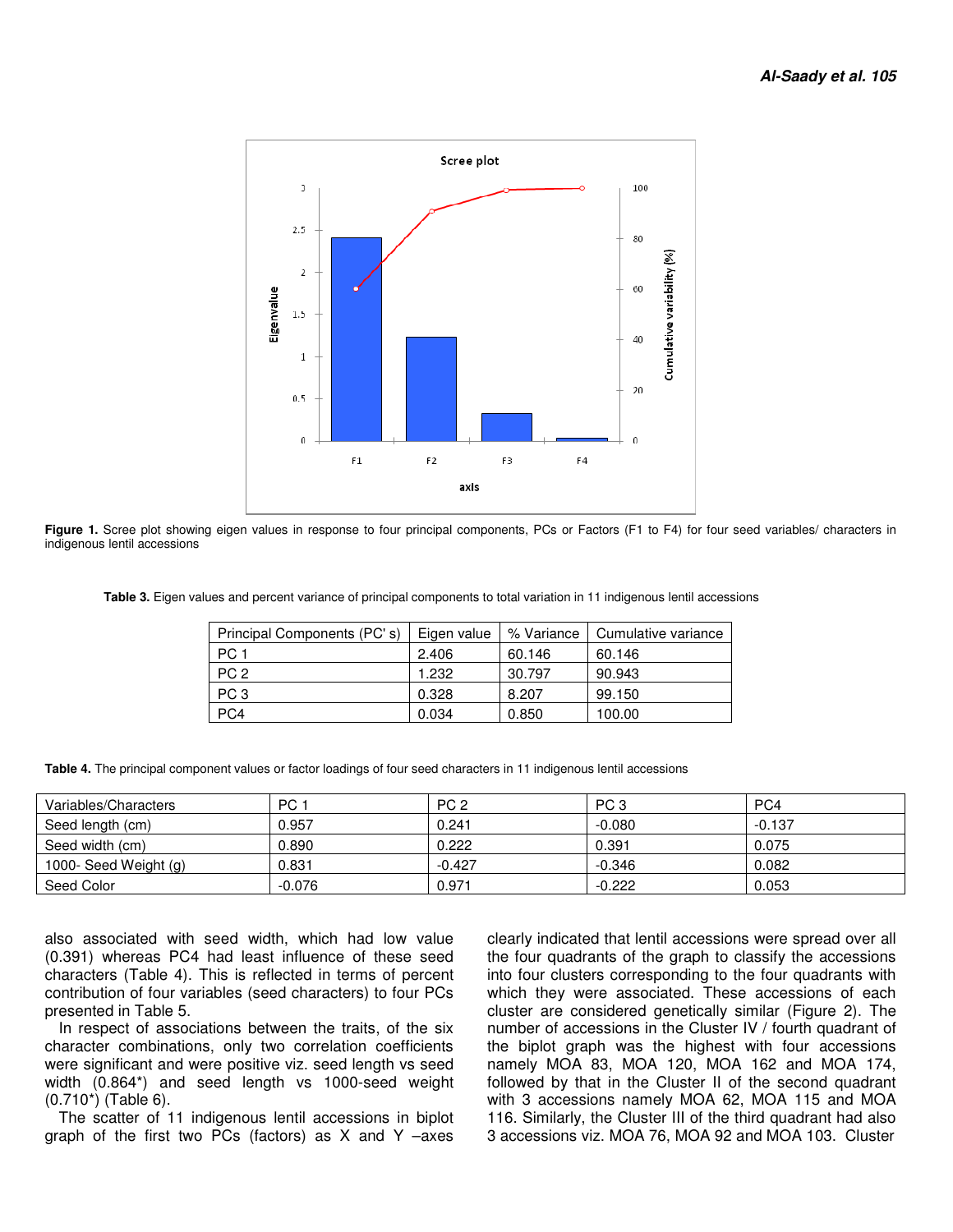#### **106. Glo. Adv. Res. J. Agric. Sci.**

| Variables/Characters | PC 1   | PC <sub>2</sub> | PC <sub>3</sub> | PC4    |
|----------------------|--------|-----------------|-----------------|--------|
| Seed length (cm)     | 38.095 | 4.730           | .969            | 55.206 |
| Seed width (cm)      | 32.930 | 4.004           | 46.548          | 16.518 |
| 1000 Seed Weight (g) | 28.733 | 14.778          | 36.519          | 19.970 |
| Seed Color           | 0.242  | 76.488          | 14.964          | 8.307  |

**Table 5.** The percent contribution of four variables (seed characters) to four principal component values in 11 indigenous lentil accessions

 **Table 6.** Correlation coefficients between four seed characters of 11 indigenous lentil accessions

|                       | Seed length (cm) | Seed width | 1000- Seed Weight | Seed Color |
|-----------------------|------------------|------------|-------------------|------------|
|                       |                  | (cm        | (g)               |            |
| Seed length (cm)      |                  | $0.864*$   | $0.710*$          | 0.172      |
| Seed width (cm)       |                  |            | 0.516             | 0.065      |
| 1000- Seed Weight (g) |                  |            |                   | $-0.396$   |
| Seed Color            |                  |            |                   |            |

\*Significant at 5% level of significance (p<0.05)



Figure 2. Principal component score of PC1 and PC2 describing the overall variation among indigenous lentil germplasm estimated using seed characters and their spread in four quadrants

I of the first quadrant had only one accession, MOA 171 of South Batinah governorate as solitary cluster. The accessions of Cluster I had features of higher seed length and width whereas that of Cluster IV and Cluster II had feature of higher seed weight (g) and higher scores of seed color, respectively. In respect of cluster composition, the

accessions of the clusters II, III and IV belonged to different governorates.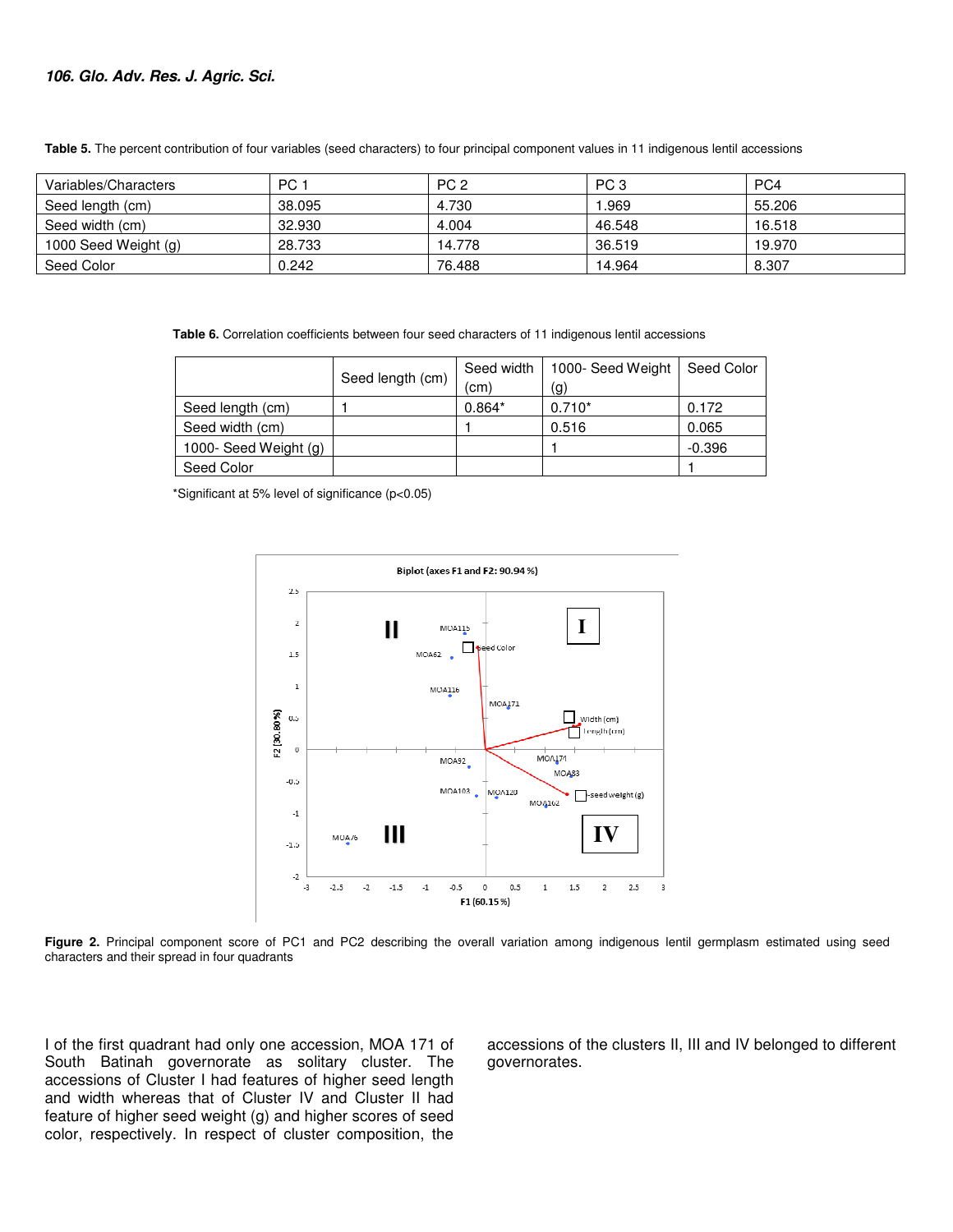### **DISCUSSION**

In the 2008-2011 collecting missions of food and fodder legumes from the most governorates of the Sultanate only 11 accessions were collected of which Al-Dhahira & Buraimi governorates had the highest (6), followed by South Batinah-coastal governorate represented by mountains of Rustaq (3) and Al-Dakhliya (Interior) governorate (2) with no contribution from other agriculturally important Sharqiya (eastern), North Batinah and Southern Dhofar governorates owing to changes in the climatic abiotic and biotic factors. Al-Dhahira & Buraimi governorate contributed 54.54% of the collected accessions followed South Batinah- coastal governorate represented by Rustaq in the mountains which contributed 27.27% whereas Al-Dakhliyah (Interior) contributed the rest,18.19% Musandam governorate which is at Northern tip of the Sultanate had also no contribution to collections during the collecting missions possibly because of farmers' switch over to greenhouse cultivation of vegetables due to irrigation water shortage in the area.

The critical examination of lentil seed samples at the laboratory showed large variation in seed coat patterns (color) and seed weights to such an extent that even the adjoining locations of collecting sites had similar or different patterns of seed coat color in the collected accessions. This is attributed to possible mixing of seeds between the land races during exchange or at harvest during cultivation (Al-Maamari et al., 2014). Therefore, samples of the accessions with heterogeneous seeds with respect to seed coat color required purification into subgroups (AlSaady et al., 2014). The transfer of landraces of lentil between wilayats and neighboring governorates of the Sultanate of Oman indicated that these landraces/accessions were resulted through centuries of selection to get adopted to local climatic, edaphic and cultural factors thus possessing unique gene complexes that arise in the course of evolution (Mathur, 2010; Al-Maamari et al., 2014; AlSaady et al., 2014, 2018a and b). The present collections in lentil were significantly lower than the ones collected during earlier collecting missions led by Guarino and local representatives of the Ministry in 1980s (Guarino, 1990). This is evident by the fact that there were no collections from any farmers of Al-Musandam, North Al-Batinah-coast and Sharqiyah governorates. This is attributed to the gradual loss of land races because of changes in the land use pattern and erratic droughts besides the signs of loss of interest in the farmers to grow less-economic field crops against highly profitable vegetables. However, constant availability of landraces with the farmers having interest to preserve with them for cultivation is an indication of local conservation strategy for sustainable production of lentil (AlSaady et al., 2014).

The correlation analysis of seed characters showed significant (p<0.05) and positive associations only between

seed length and seed width and between seed length and seed weight. Selection of strongly associated characters like seed length, seed width and 1000-seed weight can be used to improve seed quality characters that influence yield and their marketing value as suggested by earlier workers who studied both seed and yield traits in lentil for selection of parents in crossing program (Turk et al., 2004; Bicer, 2009; Ghassemi- Golezoni et al., 2014; Gaad et al., 2018; Erdogan, 2015).

The results of PCA analysis have been useful in identifying the phenotypic characters that contribute higher genetic variations among the genotypes for selection of potential parents for crossing to improve the characters of interest for productivity in quantity and quality (Mehra et al., 2018). In the present study, PCA clearly indicated that all the seed traits except seed color had positive and higher percent of contribution to PC1 component reflecting the seed size as potential parameter existing in variation of lentil accessions. However, seed color contributed the highest (97.10%) and positively to PC2 obtained in PCA analysis in the land races of the present study. The existence of wider phenotypic variability among the indigenous lentil germplasm was further explained by the location pattern of different lentil landraces spread over all the four quadrants of the biplot graph (Figure 2). This provided a characteristic pattern of the similarities and differences existed among the lentil accessions elucidated with the interrelationships found between the variables, studied. The graph characteristically demarcated the accessions about their scattering pattern based on the first two dimensions/ components into just four clusters based on seed characters corresponding to their positions the four quadrants, indicating wide genetic variability for the traits, studied. Interestingly, the accessions collected from the Al-Dhahirah governorate such as MOA 115 in the cluster II, MOA 76 in the Cluster III and MOA 83 in Cluster IV were placed at extreme positions from the origin of the graph in the respective quadrants II, III and IV indicating that they are genetically distinct accessions whereas other accessions were positioned around the origin of bi-plot graph, indicating their genetic similarity among the constituents of the clusters. The fact that accessions of three clusters II, III and IV were different in terms of their locations in the governorates showed the extent of interexchange of the accessions taken place among the farmers of different governorates located adjacent or far off from one another. The accessions of different clusters/ quadrants can be utilized in crossing program to improve seed characters with higher seed yield as these accessions would be genetically distant to provide wide range of variability in the F2 plants.

#### **ACKNOWLEDGEMENTS**

The authors are grateful to the administrative and